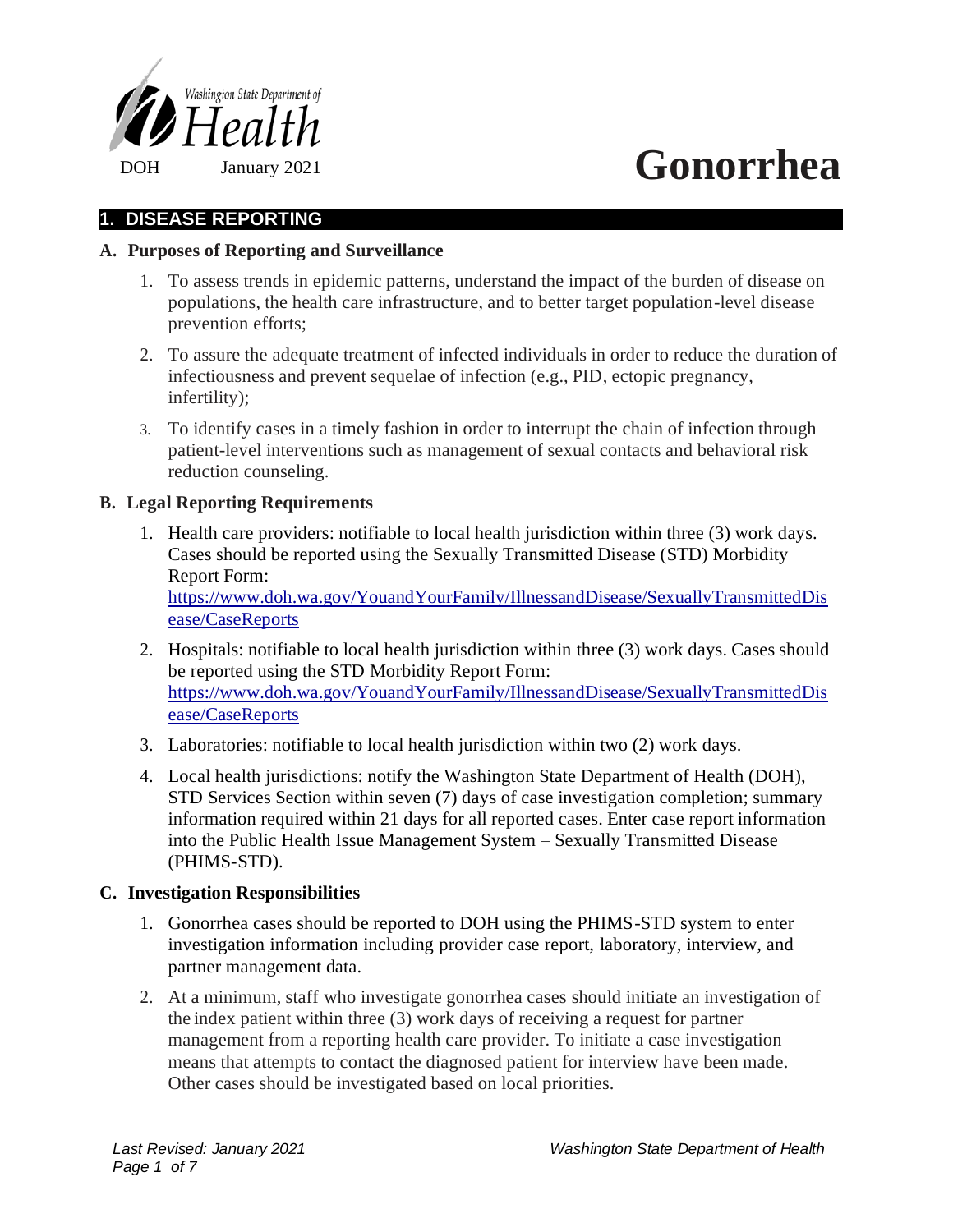3. Local health jurisdiction staff should inform health care providers of the importance of instructing patients to refer sex partners for evaluation and treatment.

## **2. THE DISEASE AND ITS EPIDEMIOLOGY**

## **A. Etiologic Agent**

*Neisseria gonorrhoeae* bacterium*.*

#### **B. Description of Illness**

Most infections in men produce symptoms of urethritis; the majority of women have no symptoms until complications have occurred**.** The complications of gonorrhea include epididymitis, proctitis, cervicitis, bartholinitis, pelvic inflammatory disease, pharyngitis of adults, vulvovaginitis of children, conjunctivitis of the newborn, arthritis-dermatitis, endocarditis, or meningitis.

## **C. Gonorrhea in Washington State**

In recent years, DOH received over 10,000 reports of gonorrhea per year. To view the most recent morbidity information on reported gonorrhea cases, see here: https://www.doh.wa.gov/YouandYourFamily/IllnessandDisease/SexuallyTransmittedDis ease/MorbidityReports

#### **D. Reservoir**

Humans.

## **E. Mode of Transmission**

Contact with exudates from mucous membranes of infected people, almost always as a result of sexual activity.

## **F. Incubation Period**

Usually 2-7 days; longer when symptoms occur.

## **G. Period of Communicability**

May extend for months in untreated individuals.

## **H. Treatment**

A single 500 mg intramuscular dose of ceftriaxone for uncomplicated gonorrhea is recommended. If ceftriaxone is not an option, cefixime may be used; however, cefixime may only be used if the patient reports no oral sexual exposure. Because of diminished susceptibility, cefpodoxime is no longer recommended as a treatment for gonorrhea. Due to the emergence of azithromycin resistance in gonorrhea in Washington, monotherapy with 2 g azithromycin is also discouraged. Fluoroquinolones (levofloxacin, ciprofloxacin, etc.) are no longer recommended for the treatment of gonorrhea due to increased prevalence of quinolone-resistant *N. gonorrhoae* (QRNG). Treatment for coinfection with *Chlamydia trachomatis* with oral doxycycline (100 mg twice daily for 7 days) should be administered when chlamydial infection has not been excluded. See changes to CDC gonorrhea treatment guidelines released in December 2020: <https://www.cdc.gov/mmwr/volumes/69/wr/mm6950a6.htm>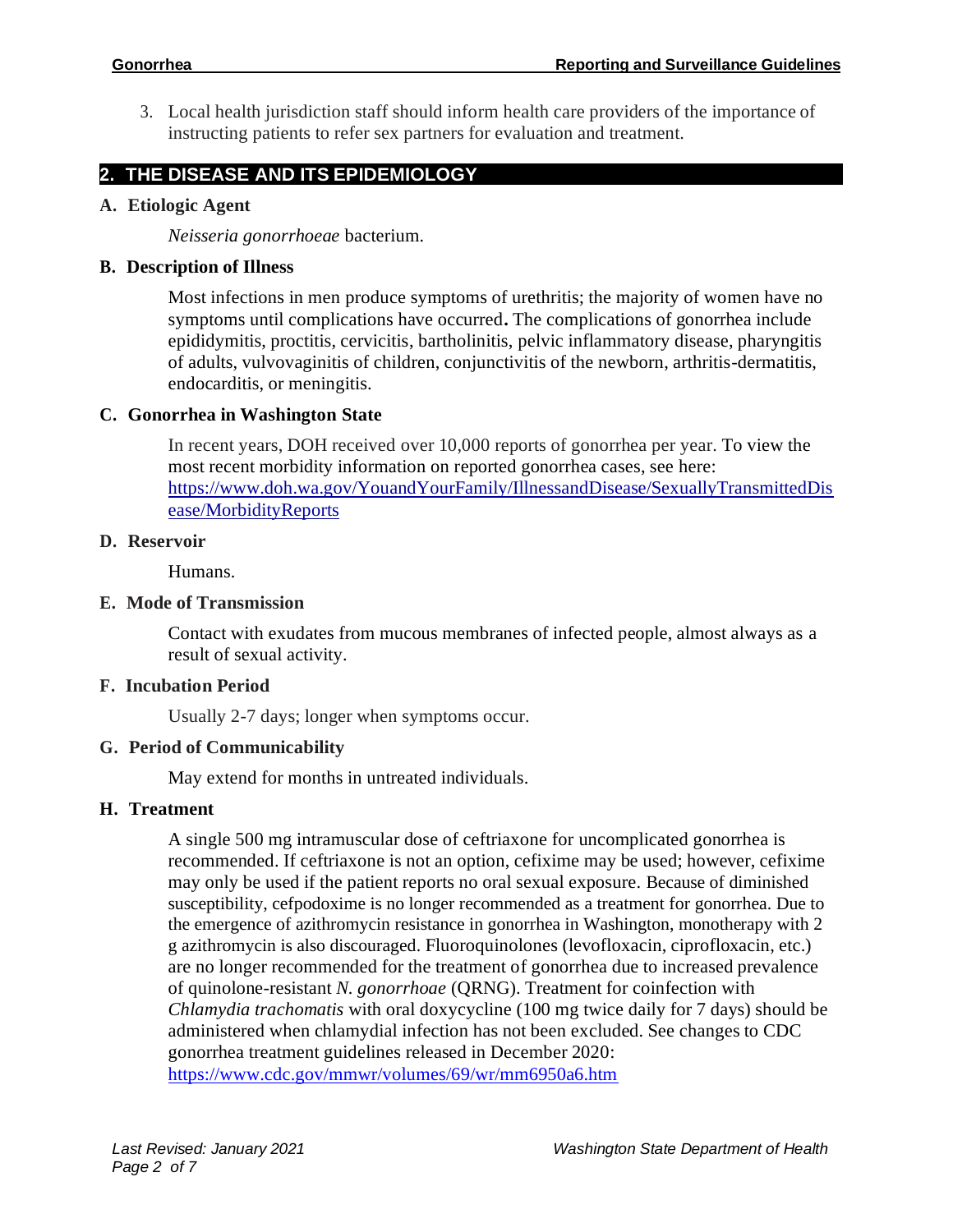# **3. CASE DEFINITIONS**

## **A. Clinical Criteria for Diagnosis**

Infection with *Neisseria gonorrhoeae* is commonly manifested by urethritis, cervicitis, proctitis, salpingitis, or pharyngitis. However, the infection is often asymptomatic, particularly in women.

## **B. Laboratory Criteria for Diagnosis**

1. Observation of gram-negative intracellular diplococci in a urethral smear obtained from a male or an endocervical smear obtained from a female, or

2. Isolation of typical gram-negative, oxidase-positive diplococci by culture (presumptive *Neisseria gonorrhoeae*) from a clinical specimen, or

3. Demonstration of *N. gonorrhoeae* in a clinical specimen by detection of antigen or nucleic acid.

## **C. Case Definition**

1. Probable:

Demonstration of gram-negative intracellular diplococci in a urethral smear obtained from a male or an endocervicalsmear obtained from a female.

2. Confirmed:

A person with laboratory isolation of typical gram-negative, oxidase-positive diplococcic by culture (presumptive *N. gonorrhoeae*) from a clinical specimen, or demonstration of *N. gonorrhoeae* in a clinical specimen by detection of antigen or detection of nucleic acid via nucleic acid amplification (e.g., Polymerase Chain Reaction [PCR]) or hybridization with a nucleic acid probe.

# **4. DIAGNOSIS AND LABORATORY SERVICES**

# **A. Diagnosis**

Specimens for gonorrhea testing should be collected from the site suspected to be infected. Culture and non-culture tests (e.g., nucleic acid amplification tests (NAATs), nucleic acid hybridization tests, enzyme immunoassay (EIA), direct fluorescent antibody (DFA)) can both reliably detect *N. gonorrhoeae*. However, culture relies on viable organisms for detection, and *N. gonorrhoeae* requires maintenance of a carbon dioxideenriched, warm environment from the time of specimen collection until the time (48 hours after specimen collection) the specimen is transported to the lab. Because of the stringent incubation requirements of *N. gonorrhoeae* culture, non-culture tests are generally used for screening.

# **5. ROUTINE CASE INVESTIGATION**

## **A. Evaluate the Diagnosis**

All cases should be confirmed by a laboratory positive test (culture or nonculture tests such as nucleic acid amplification). If a provider report of a gonorrhea case is received without a corresponding report of a laboratory positive test, public health staff should contact the medical provider to obtain a laboratory report. If the provider report was made without laboratory confirmation, it cannot be entered into surveillance data as a case of gonorrhea.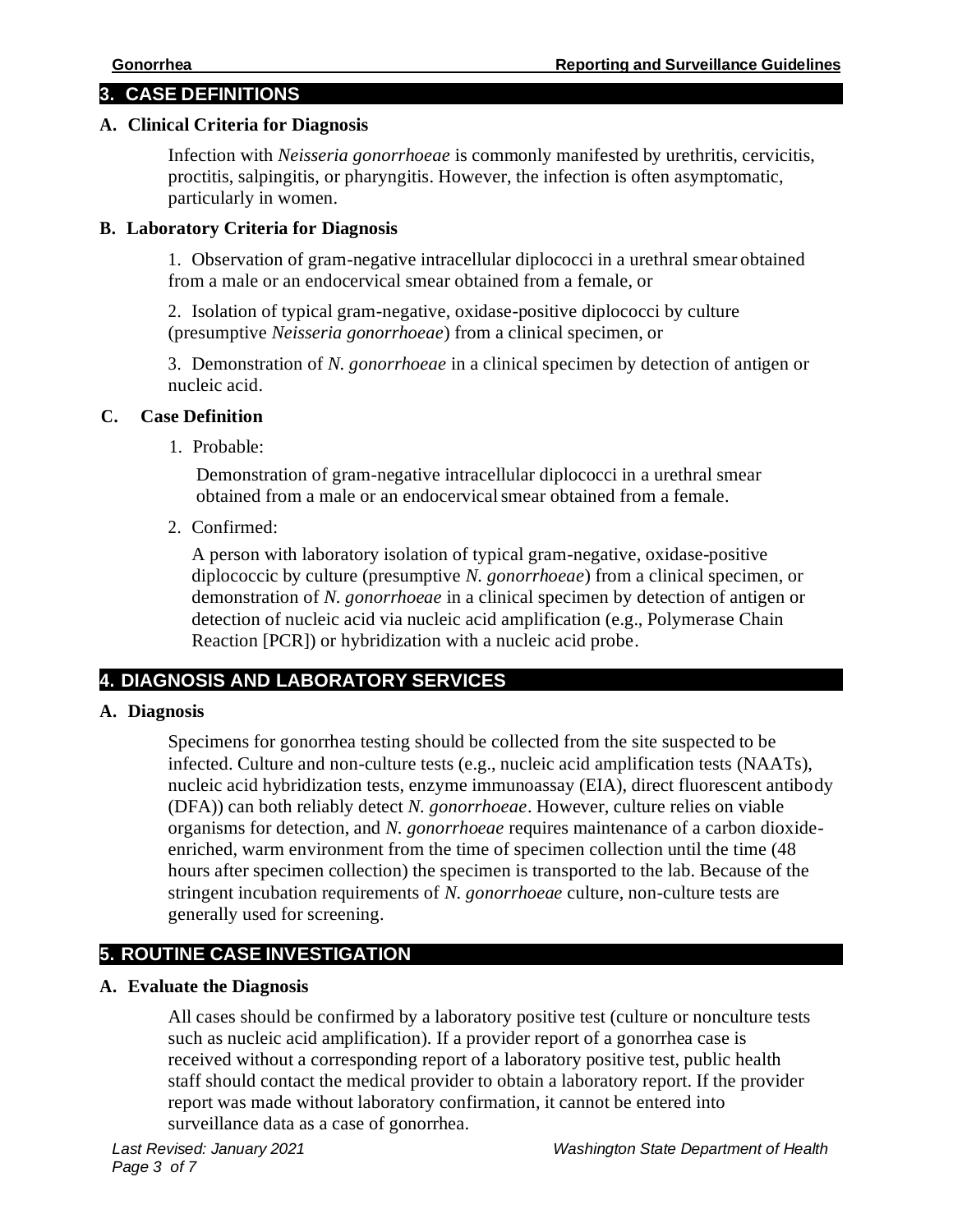## **B. Identify Source of Infection**

Case investigation should be initiated within three (3) days for all cases of gonorrhea. However, interviewing priorities may vary depending on the resources of the local health jurisdiction (LHJ). Gonorrhea cases referred to public health follow-up by providers and cases selected for interview for evaluation purposes should be initiated as investigative capacity best permits. Local health jurisdictions may also establish priorities for public health follow-up such as pregnant females, residents at juvenile detention facilities or other populations based on local priorities. The following case investigation method is recommended to be used:

1. Providers will indicate on the initial case report whether public health follow-up for partner management is needed or desired for their individual patients. Physicians and other diagnosing clinicians are expected to provide medication or prescriptions for medication, and partner management directions to their patients whenever possible. Exceptions are cases where the index case is unwilling to contact one or more exposed partners, where the patient is a man who has sex with men (MSM), or in cases where the clinician's best judgment is that the patient is not able or willing to follow through with partner contact.

2. For all gonorrhea cases initiated for interview, a standard confidential partner management interview should be attempted. Patient confidentiality must be preserved throughout the follow-up process. Telephone contact and interview is an acceptable methodology. Letters can be mailed or text messages sent to notify the patient that the LHJ is attempting to interview them. These letters/texts should not have any information on the disease diagnosis to prevent breach of confidentiality if they are opened by someone other than the intended recipient. Partner management interviews will adhere to established protocols, use the Integrated Partner Services Interview Record and Partner Management Record forms, and all information collected will be entered into the PHIMS-STD data system. Case reports, laboratory results and patient interview and partner management information should be entered into the PHIMS-STD data system as soon as these data become available to LHJ staff members. Local health jurisdiction staff may contact Washington State's STD Surveillance Coordinator (360-236-3441) for information on accessing and using the PHIMS-STD system.

3. The goal of partner elicitation is to obtain sufficient information to confidentially locate, notify, and refer the partners or suspects for necessary examination, treatment (if appropriate), and risk reduction counseling. Through standard interviews with the patient, individuals who have had sexual contact with the case within sixty (60) days prior to treatment should be identified. This should include both potential sources for the infection and other persons who the patient may have exposed. Disease intervention staff should determine if the patient is willing and able to contact their partners and deliver partner treatment. If the patient is unwilling or unable to contact their partners, interviewers should obtain complete locating and identifying information on each contact, including nicknames and first and last dates of exposure. In addition to collecting all information on the Partner Management Record, each partner named should be reviewed with the patient during the interview to establish a follow-up method. To prevent reinfection, patients should be instructed not to have sex until all sex partners are treated. The patient should also be encouraged to return to their provider to be rescreened for infection in approximately three (3) months.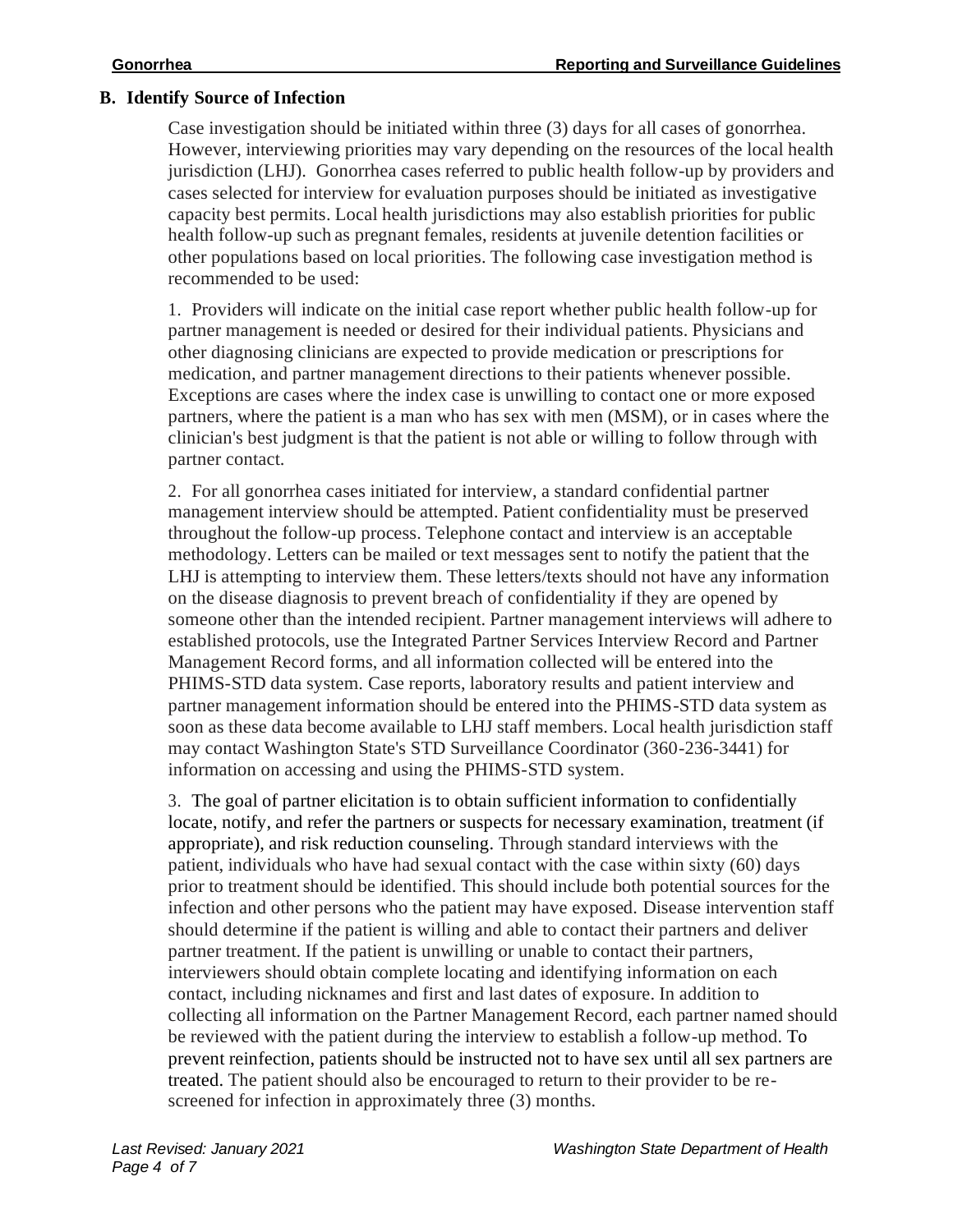## **C. Managing Potentially Exposed Persons**

All sex partners within 60 days before the onset of symptoms or diagnosis of infection in the patient should be evaluated, tested (if possible) and treated. If a case has not had sex in the 60 days preceding their diagnosis, the most recent sex partner should be treated.

1. Using available information, the sexual partners of reported cases should be contacted as soon as possible following the initial interview by telephone, field visit, or other method, and referred to their provider for evaluation, testing and treatment. If the contact's treatment cannot be verified within a reasonable time frame, additional attempts should be made to assure treatment.

2. Sexual partners should be treated presumptively for other common bacterial STDs (*C. trachomatis*), counseled, and offered testing for HIV, syphilis and viral STDs such as HPV or genital herpes. If testing is unavailable, expedited partner therapy (EPT) methods should be used to treat the partner. EPT should not be used for MSM partners, but all MSM partners should be referred for HIV testing and, if appropriate to their risk, evaluation for PrEP. The disposition (treatment outcome) of each partner must be recorded in PHIMS-STD as soon as this information is available.

3. If the patient identifies a partner who lives outside of the local health jurisdiction, the contact information may be transferred to the appropriate jurisdiction within PHIMS – STD by sharing the case in the system and providing the receiving LHJ with the partner number. For partners residing out of state, LHJ staff should provide the state STD Services Section (360-236-3482) with the relevant information to arrange for necessary follow-up.

4. Newborns delivered of women with gonorrhea (excluding those delivered by Caesarean section) should be medically evaluated and treated as necessary.

## **D. Environmental Evaluation**

None applicable.

## **6. CONTROLLING FURTHER SPREAD**

## **A. Infection Control Recommendations**

1. Health care setting:

Standard Precautions are a set of protocols designed to reduce the risk of (or prevent) transmission of pathogens. Standard precautions synthesize the major features of Universal (Blood and Body Fluid) Precautions (designed to reduce the risk of transmission of bloodborne pathogens) and Body Substance Isolation (designed to reduce the risk of transmission of pathogens from moist body substances). Under standard precautions, blood, all body fluids, and all body substances of patients are considered potentially infectious (CDC, 1997).

For more information, see CDC Program Guidelines: [http://www.cdc.gov/std/program/med&lab.pdf](http://www.cdc.gov/std/program/med%26lab.pdf)

## 2. General

When used consistently and correctly, male latex condoms are effective in preventing the sexual transmission of STDs.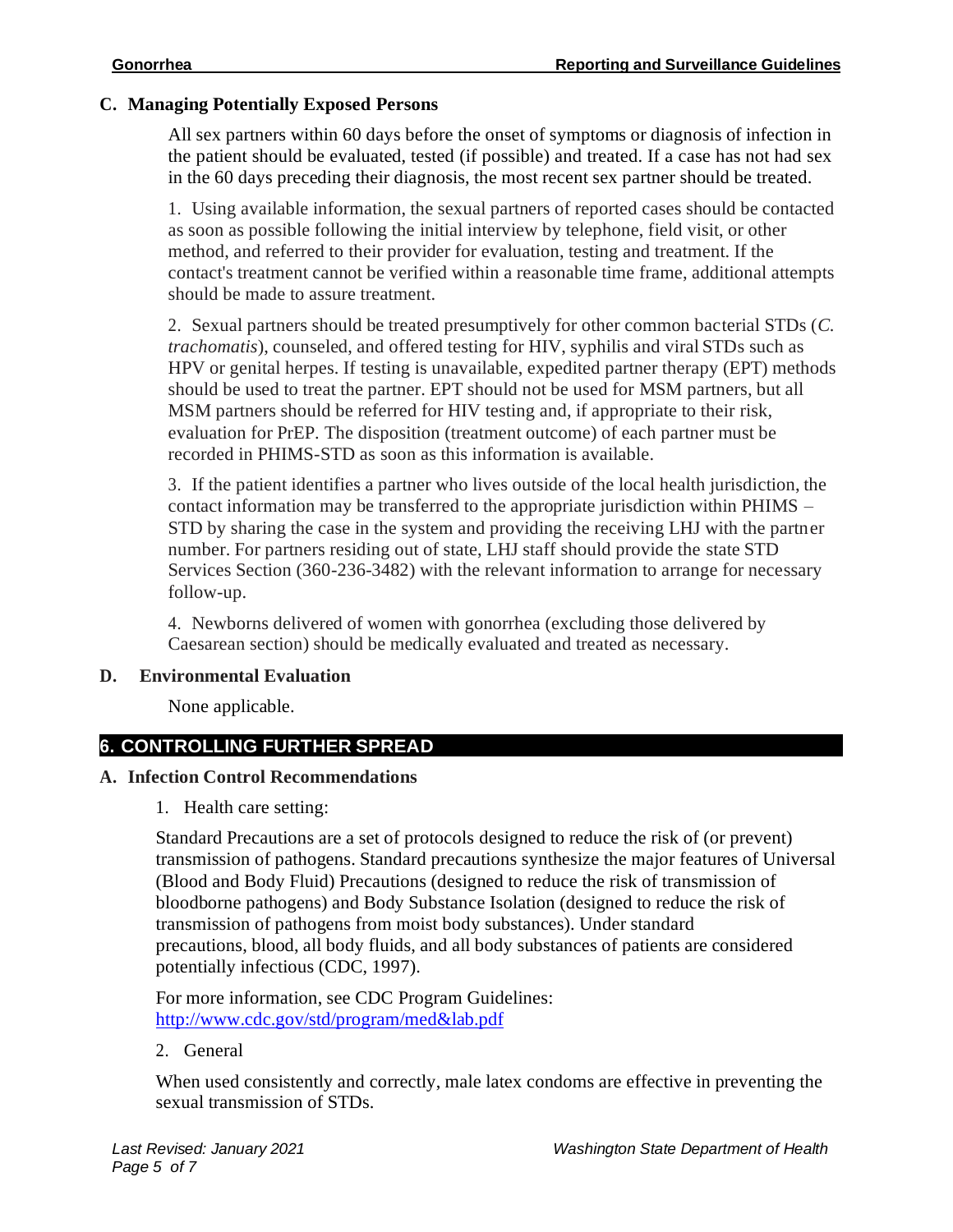#### **B. Case Management**

See routine case investigation in Section 5 above.

#### **C. Contact Management**

See routine case investigation in Section 5 above.

#### **D. Environmental Measures**

None applicable.

## **7. MANAGING SPECIAL SITUATIONS**

**8.** Call the DOH Infectious Disease Mainline for special situations (360-236-3444), or reach out to your regional Infectious Disease Field Services point of contact:

[https://www.doh.wa.gov/AboutUs/ProgramsandServices/DiseaseControlandHealthStatistics/Inf](https://www.doh.wa.gov/AboutUs/ProgramsandServices/DiseaseControlandHealthStatistics/InfectiousDisease/SexuallyTransmittedDiseaseStaff) [ectiousDisease/SexuallyTransmittedDiseaseStaff](https://www.doh.wa.gov/AboutUs/ProgramsandServices/DiseaseControlandHealthStatistics/InfectiousDisease/SexuallyTransmittedDiseaseStaff)

## **9. ROUTINE PREVENTION**

#### **A. Vaccine Recommendations**

No vaccine currently exists for gonorrhea.

#### **B. Prevention Recommendations**

Key individual STD prevention messages include:

#### **Abstinence**

Abstain from sex (do not have oral, anal, or vaginal sex) until you are in a relationship with only one person, are having sex with only each other, and each of you knows the other's STD, including HIV, status.

## **If you have, or plan to have, more than one sex partner**:

- Use a latex condom and lubricant every time you have sex.
- Get tested for asymptomatic STDs including HIV.
- If you are a man who has had sex with other men, get tested at least once a year.
- If you are a woman who is planning to get pregnant or who is pregnant, get tested for syphilis and HIV as soon as possible, before you have your baby. Ask your health care provider about being tested for other STDs.
- Talk about STDs, including HIV, with each partner before you have sex.
- Learn as much as you can about each partner's past behavior (sex and drug use).
- Ask your partners if they have recently been treated for an STD or have been tested for HIV; encourage those who have not been tested to do so.

## Key STD prevention strategies include:

**STD prevention counseling, testing, and referral services** – Individuals at risk for STD should be offered counseling regarding methods to eliminate or reduce their risk and testing so that they can be aware of their status and take steps to protect their own health and that of their partners.